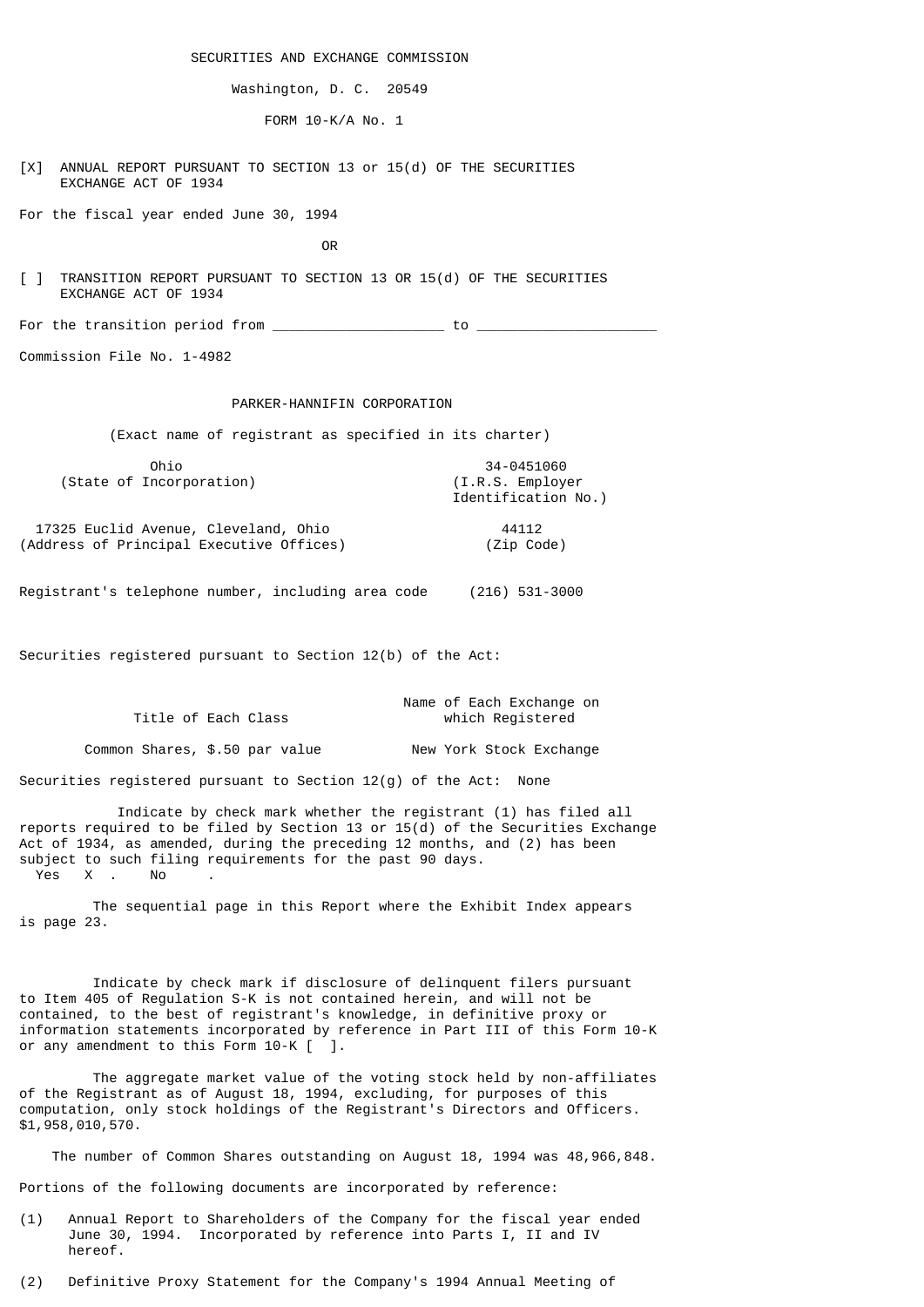Shareholders. Incorporated by reference into Part III hereof.

- 1 -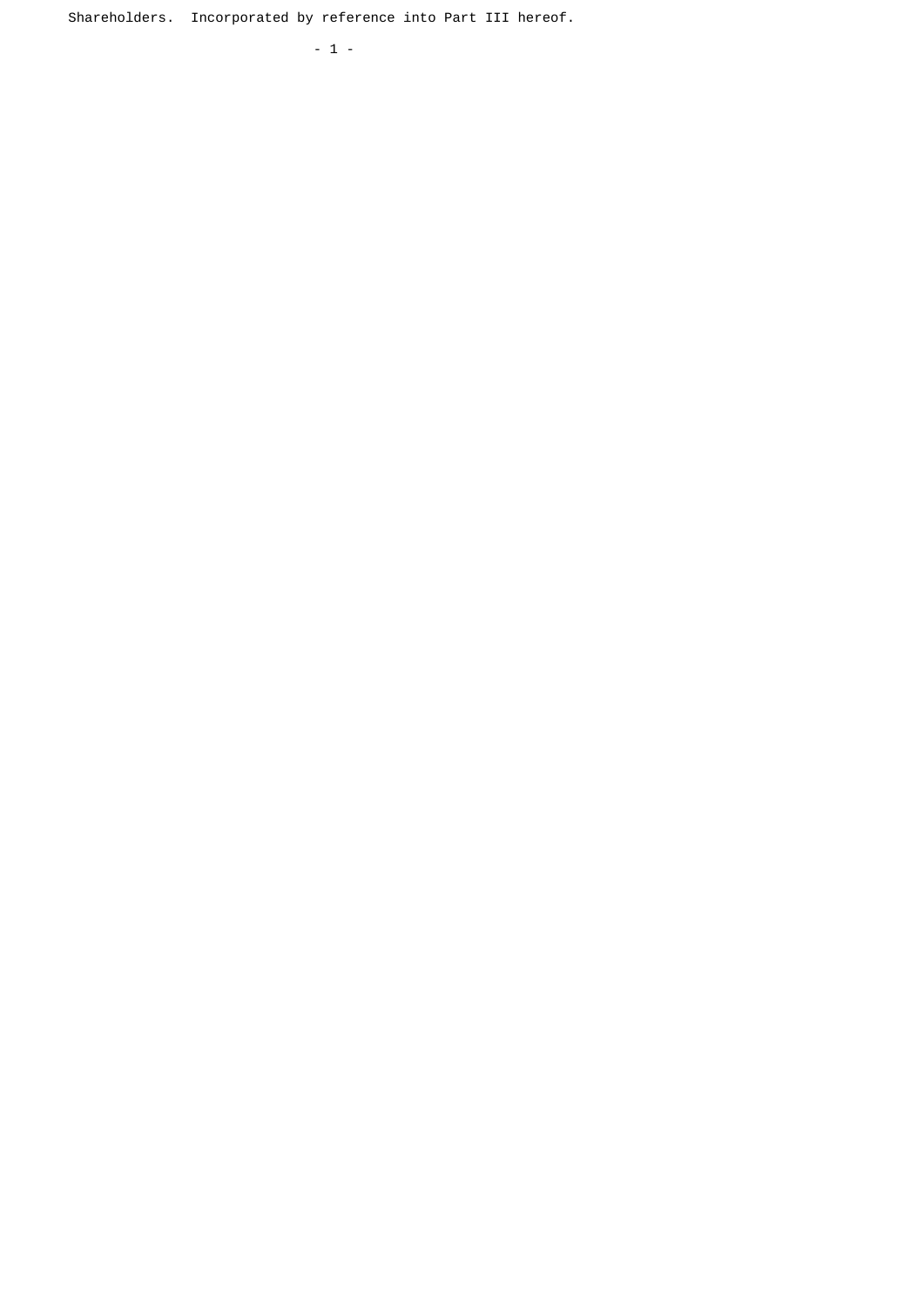quarter, ended March 31, 1994, to reduce the value of certain long-term assets and to recognize downsizing and relocation activities.

## SIGNATURES

Pursuant to the requirements of Section 13 or  $15(d)$  of the Securities Exchange Act of 1934, the registrant has duly caused this Report to be signed on its behalf by the undersigned, thereunto duly authorized.

PARKER-HANNIFIN CORPORATION

Michael J. Hiemstra

 By: Michael J. Hiemstra Vice President - Finance and Administration

December 20, 1994

Pursuant to the requirements of the Securities Exchange Act of 1934, this Report on Form 10-K has been signed below by the following persons in the capacities and on the date indicated.

## Signature and Title

PATRICK S. PARKER, Chairman of the Board of Directors; DUANE E. COLLINS, President, Chief Executive Officer and Director; HAROLD C. GUERITEY, JR., Controller and Principal Accounting Officer; JOHN G. BREEN, Director; PAUL C. ELY, JR., Director; ALLEN H. FORD, Director; FRANK A. LePAGE, Director; PETER W. LIKINS, Director; ALLAN L. RAYFIELD, Director; PAUL G. SCHLOEMER, Director; WOLFGANG R. SCHMITT, Director; WALTER SEIPP, Director; and DENNIS W. SULLIVAN, Director.

Date: December 20, 1994

Michael J. Hiemstra

By: Michael J. Hiemstra, Vice President - Finance and Administration, Principal Financial Officer and Attorney-in-Fact

- 15 -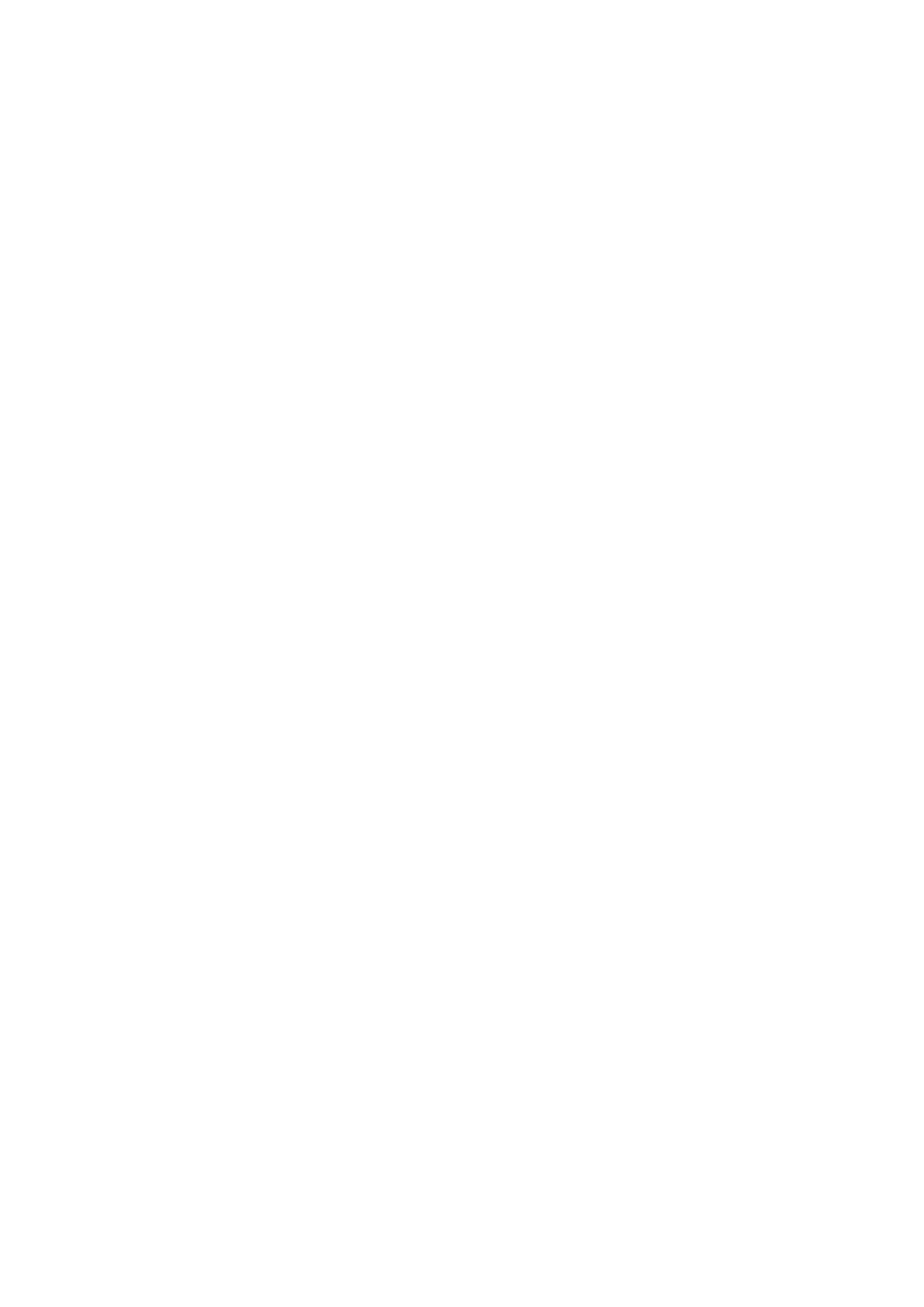Exhibit  $(25)^*$  to Report on Form 10-K/A No. 1 for Fiscal Year Ended June 30, 1994 by Parker-Hannifin Corporation

Power of Attorney

\*Numbered in accordance with Item 601 of Regulation S-K.

Securities and Exchange Commission<br>Washington, D.C. 20549 Washington, D.C.

Re: Parker-Hannifin Corporation

 Commission File No. 1-4982 Annual Report on Form 10-K Authorized Representatives

## Gentlemen:

Parker-Hannifin Corporation (the "Company") is the issuer of Securities registered under Section 12(b) of the Securities Exchange Act of 1934 (the "Act"). Each of the persons signing his name below confirms, as of the date appearing opposite his signature, that each of the following "Authorized Representatives" is authorized on his behalf to sign and to submit to the Securities and Exchange Commission Annual Reports on Form 10-K and amendments thereto as required by the Act:

Authorized Representatives

 Duane E. Collins Michael J. Hiemstra Patrick S. Parker Joseph D. Whiteman

Each person so signing also confirms the authority of each of the Authorized Representatives named above to do and perform, on his behalf, any and all acts and things requisite or necessary to assure compliance by the signing person with the Form 10-K filing requirements. The authority confirmed herein shall remain in effect as to each person signing his name below until such time as the Commission shall receive from such person a written communication terminating or modifying the authority.

|                                                            | Date    |                           | Date          |
|------------------------------------------------------------|---------|---------------------------|---------------|
| P. S. Parker                                               | 8/18/94 | F. A. LePage              | 8/18/94       |
| P. S. Parker, Chairman of<br>the Board of Directors        |         | F. A. LePage, Director    |               |
| D. E. Collins                                              | 8/18/94 | P. W. Likins              | 8/18/94       |
| D. E. Collins, Principal<br>Executive Officer and Director |         | P. W. Likins, Director    |               |
| M. J. Hiemstra                                             | 8-18-94 | A. L. Rayfield            | 8/18/94       |
| M. J. Hiemstra, Principal<br>Financial Officer             |         | A. L. Rayfield, Director  |               |
| H. C. Gueritey, Jr                                         | 8-18-94 | P. G. Schloemer           | 8/18/94       |
| H. C. Gueritey, Jr.,<br>Principal Accounting Officer       |         | P. G. Schloemer, Director |               |
| J. G. Breen                                                | 8/18/94 | W. R. Schmitt             | $8 - 18 - 94$ |
| J. G. Breen, Director                                      |         | W. R. Schmitt, Director   |               |
| Paul C. Ely, Jr.                                           | 8/18/94 | W. Seipp                  | 8/18/94       |
| P. C. Ely, Jr., Director                                   |         | W. Seipp, Director        |               |
| Allen H. Ford                                              | 8/18/94 | D. W. Sullivan            | 8/18/94       |
| A. H. Ford, Director                                       |         | D. W. Sullivan, Director  |               |